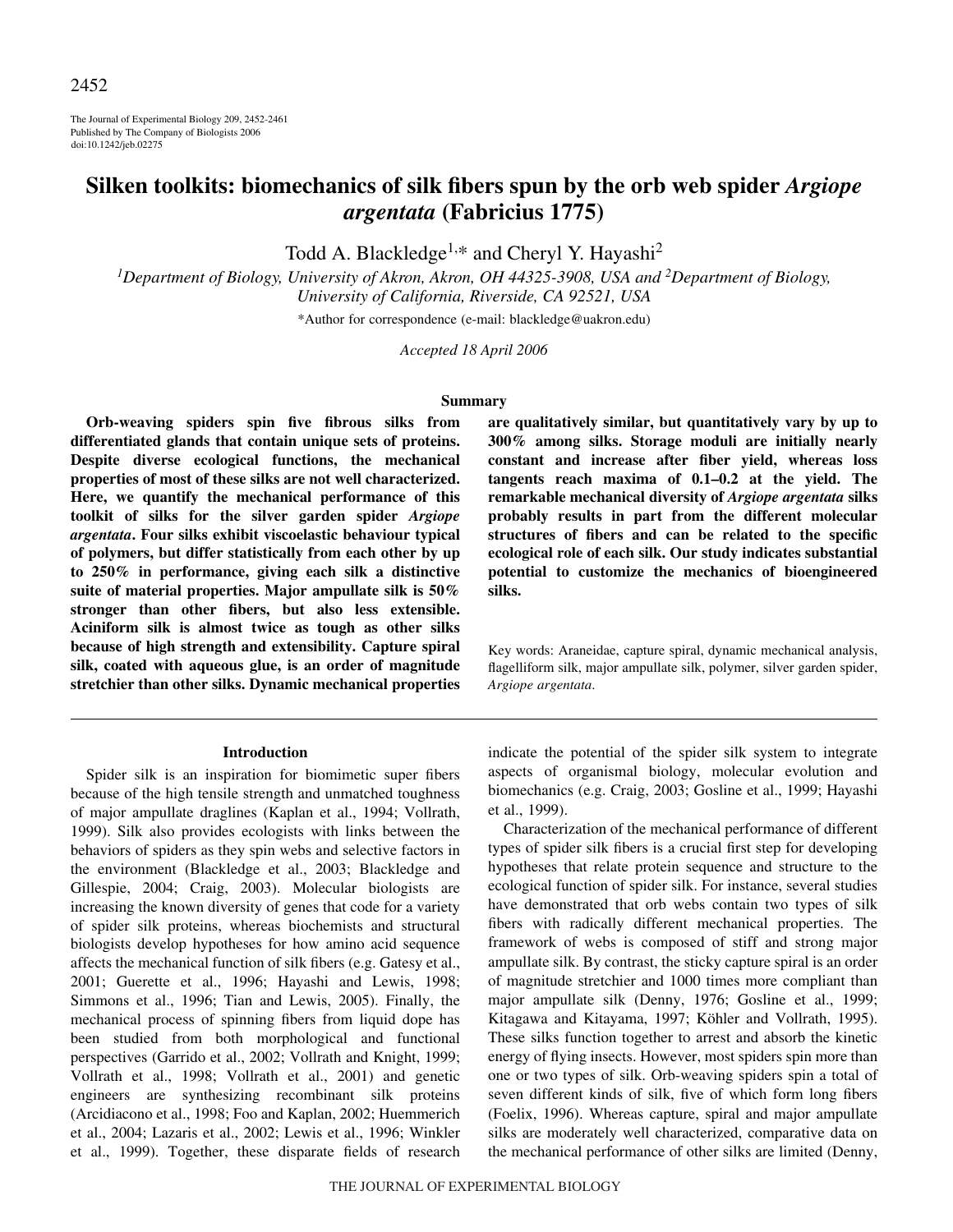1976; Stauffer et al., 1994). However, several lines of evidence predict that these silks are also likely to have evolved diverse mechanical properties. Each type of fiber is used for specific tasks by spiders and is extruded from the spinnerets of spiders through discrete spigots that are attached to individual silk glands. Each type of silk gland differs from the others in size, location and morphology. Finally, amino acid composition analyses and studies of silk transcripts from these glands suggest that each type of silk is composed of a unique set of proteins (Garb and Hayashi, 2005; Gatesy et al., 2001; Hayashi et al., 2004).

Here, we present a detailed mechanical characterization of all five fibrous silks spun by an orb-weaving spider, *Argiope argentata* (Fabricius 1775) to test the hypothesis that each of these biochemically distinct silks has unique mechanical properties. We then use these data to suggest relationships between the molecular architecture, mechanical performance, and ecological function of these fibers. These hypotheses lay the foundation for studies to better understand why spiders have evolved such diverse toolkits of silk.

# **Materials and methods**

### *Collection of silk*

Eighteen adult *Argiope argentata* (Fabricius 1775) were collected in the field (Encinitas, CA, USA) as mature or penultimate females and housed individually in the laboratory in  $60 \text{ cm} \times 60 \text{ cm} \times 13 \text{ cm}$  cages. Silks were obtained from spiders within 3 weeks after capture, during which time spiders were fed a combination of house crickets *Acheta domesticus* (L. 1758) and honey bees *Apis mellifera* L. 1758. Ambient temperature in the laboratory ranged from 21–22°C and humidity varied from 20–70%.

We collected major and minor ampullate silk from restrained spiders using forcible silking as previously described (Blackledge et al., 2005c). Capture spiral silk was harvested directly from the outermost spirals of freshly spun webs. Individual aciniform silk fibers were collected by first throwing crickets into webs to induce prey wrapping attacks by spiders. We then inserted 'y' shaped pieces of cardboard between the spiders and prey such that the spiders continued to wrap silk around the cardboard. After the spider had wrapped the cardboard with one or two layers of silk, we isolated individual fibers for testing by first gently pulling away adjacent fibers, taking care not to touch or pull upon the fiber of interest, until a single discrete fiber spanning the 'y' remained. We then adhered this single fiber to the same type of cardboard mount previously used to test other silk (Hayashi et al., 2004). Tubuliform fibers were collected from the inner flocculent silk of egg sacs, from a region similar to that described as the second insulation layer for *Zygiella x-notata* (Clerk 1757) egg sacs (Gheysens et al., 2005). We first cut open the tough outer layer of the egg sacs and removed the eggs. We then gently pulled the bulk of the flocculent silk free from the outer covering and separated a few fibers from the larger mass under a dissecting microscope. This allowed us to gently pull free up

to several cm of a single fiber, without tensing it (as inferred because the fiber retained its crimped or curled shape throughout the entire process until secured to the mount). Finally, we secured that single fiber to the same type of cardboard mounts as previously described. Care was taken to ensure that fibers were not stressed during collection and that only single fibers with no attachments to other fibers were used.

Silks were secured to cardboard mounts using cyanoacrylate glue (SuperGlue<sup>TM</sup>), except for capture spiral silk, the only wet silk, which was affixed using water-based Elmer's<sup>TM</sup> glue. Gage lengths were 21 mm for major ampullate, most capture spiral, tubuliform, and minor ampullate silk. Aciniform and some capture spiral silks were mounted using 10 mm gage lengths.

### *Mechanical analysis of silk*

Silks were tested in the laboratory on the same day they were collected. We used polarized light microscopy to measure the diameters of all threads prior to testing because this technique allowed us to control for variation between samples in crosssectional area (Blackledge et al., 2005a). Morphological studies demonstrate that spider silk fibers can exhibit mild to moderate shape anisotropy, such that they are elliptical rather than circular in cross-section (Pérez-Rigueiro et al., 2001), and that the diameters of threads can also vary along their length (Madsen and Vollrath, 2000). However, we measured the diameter of each fiber at nine different locations to control for this variability, thereby allowing us to estimate the average cross-sectional area of each fiber using a single value (Blackledge et al., 2005a; Dunaway et al., 1995). The diameters of the four types of dry silk were measured directly. For capture spiral silk, we collected pairs of contiguous samples of capture spiral from webs. The first sample of each pair was mechanically characterized and its diameter estimated by laying the second sample onto a glass slide and measuring the diameters of the second sample's core fibers (Blackledge et al., 2005a).

Quasistatic load-extension data and dynamic data were generated using a Nano Bionix tensile tester (MTS Systems Corp., Oak Ridge, TN, USA), with a load resolution of 50 nN and an extension resolution of 35 nm. Fibers were extended at a constant rate of 1% strain per second, until failure (Blackledge et al., 2005b; Blackledge et al., 2005c). We then transformed raw load-extension data into true stress  $(\sigma_t)$ , as:

$$
\sigma_{\rm t} = F/A \ ,
$$

where *F* is the force applied to the specimen and *A* is the estimated cross-sectional area of the specimen calculated from the original cross-sectional area under an assumption of constant volume (Vollrath et al., 2001), and true strain  $(\epsilon_t)$ , as:

$$
\epsilon_t = \log_e (L/L_0) ,
$$

where *L* is the instantaneous length of the fiber at each extension value and  $L_0$  is the original gage length of the fiber. Using true stress and true strain provides a less biased comparison among fibers that differ in extensibilities compared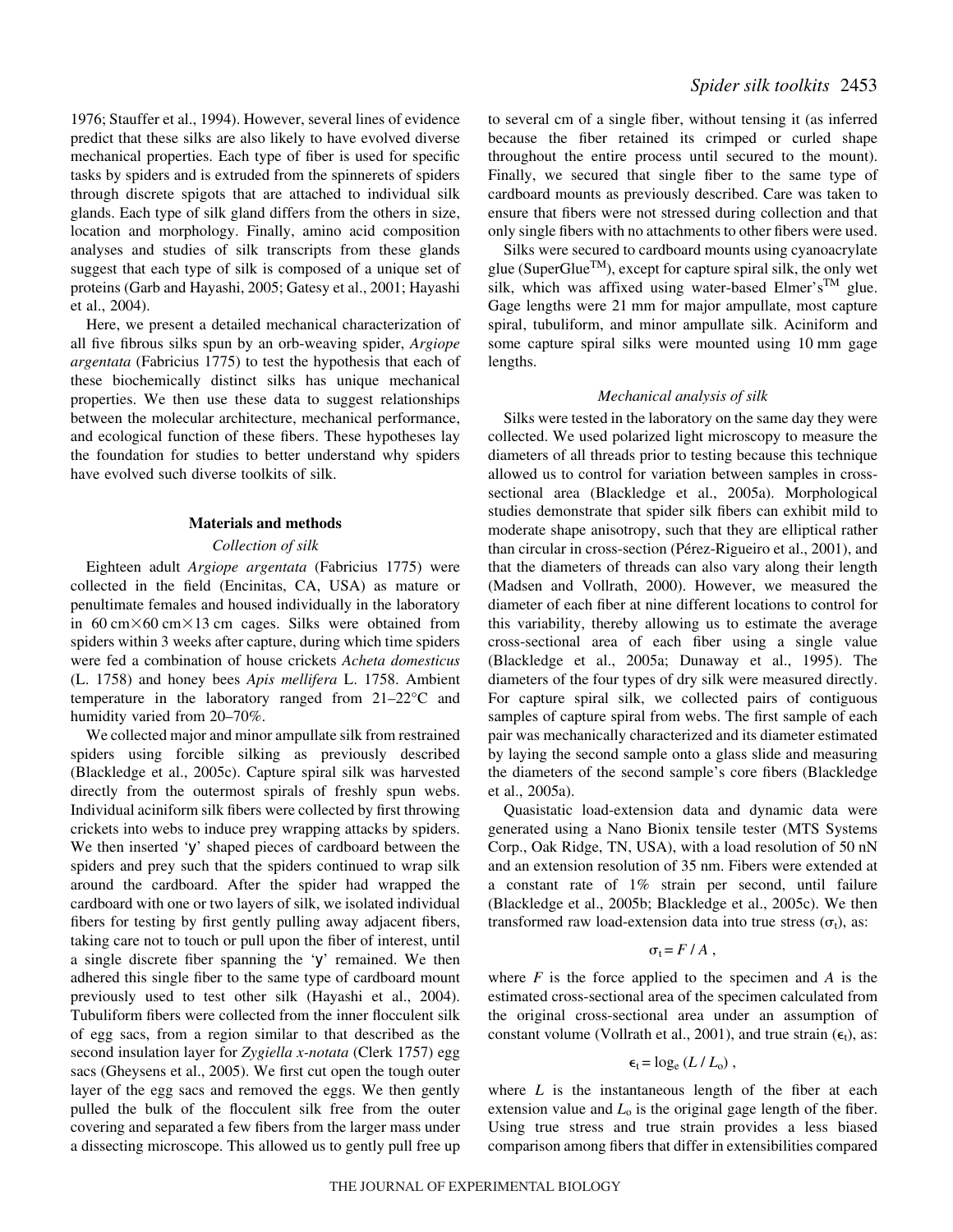# 2454 T. A. Blackledge and C. Y. Hayashi

to using engineering stress and engineering strain (Blackledge et al., 2005c; Köhler and Vollrath, 1995; Opell and Bond, 2001). We therefore chose to concentrate our data analysis on the true stress and true strain characteristics of fibers. However, we also provide the engineering stress and engineering strain data to facilitate easy comparison to past research on fiber biomechanics. We used true stress and true strain to compute the initial stiffness of fibers (Young's modulus), how far fibers stretched before breaking (extensibility) and the ultimate strength of fibers. We also calculated the energy that fibers absorbed before breaking (toughness), which is unaffected by the use of true *versus* engineering values.

We calculated several measures of how fibers absorb energy using continuous dynamic analysis (CDA). The Nano Bionix performs CDA by imposing a tiny dynamic oscillation upon fibers during extension. This provides a continuous measure of the amount of energy stored within silk fibroins  $(E'$  or storage modulus) as a result of deformation of chemical bonds (Sirichaisit et al., 2000; Termonia, 1994) and entropic effects (Gosline et al., 1984), as well as the ratio of the viscous to elastic behavior of the fibers (tan  $\delta$  or loss tangent). We used a dynamic strain oscillation frequency of 20 Hz and dynamic force amplitude of  $4.5$  mN, resulting in a maximum dynamic displacement of 45  $\mu$ m. We chose to compare these values among silks at three different points – the initial values while fibers were still in the elastic region, the maximum value of the loss tangent, which corresponds to the yield point (Blackledge et al., 2005c), and the final values just prior to failure of the fibers. More details on these methods and how to interpret data from CDA are presented in an earlier study (Blackledge et al., 2005c).

### *Statistical analysis*

For each type of silk, we tested the performance of many samples of silk from each individual spider. Therefore, all analyses were performed using the mean performance characteristics for individual spiders to prevent pseudoreplication. We first used a MANOVA to test the hypothesis that the five types of silk differed in their quasistatic material properties. We then used one-way ANOVAs to compare individual quasistatic properties among the five types of silk. Dynamic data were much more difficult to obtain than the traditional quasistatic data, which resulted in substantially smaller sample sizes. Therefore, data from all fibers were pooled, rather than using the means of individual spiders, for our calculations of mean and s.e.m. such that these data are presented for descriptive purposes and are not compared statistically.

### **Results**

All five types of fibrous silk spun by *Argiope argentata* exhibited quantitative differences in mechanical properties (Table 1 and Figs 1, 2). The stress-strain behavior of major ampullate, tubuliform, minor ampullate and aciniform silk, were typical of many viscoelastic polymers (Figs 1 and 2).



Fig. 1. Quasistatic mechanical properties of each type of fibrous silk spun by *Argiope argentata* (mean ± s.e.m.). Standard errors were calculated using individual spiders, rather than total numbers of fibers tested, as the sampling unit. See Table 1 for sample sizes. ac, aciniform; cp, capture spiral; mj, major ampullate; mn, minor ampullate; tb, tubuliform.

Stress initially increased linearly for the first 1–2% strain until fiber yield began. The yield sometimes consisted of little more than a slight decrease in the slope of the stress-strain curve for major ampullate silk, whereas by contrast, stress often decreased during yield for aciniform and minor ampullate silk. Tubuliform fibers always displayed a distinct yield region characterized by a strong decrease in the slope of the stressstrain curve, although never below a slope of zero. After yield, these four silks continued to extend at relatively constant stiffness, except for minor ampullate fibers, which exhibited increased hardening near failure (Fig. 2).

The diameters of single fibers varied significantly among types of silk (Fig. 3; ANOVA,  $F_{4,21}$ =34, *P*<0.00001). Major ampullate and capture spiral fibers were similar in diameter  $(3.5\pm0.2 \mu m$  and  $3.5\pm0.4 \mu m$ ). Tubuliform fibers were thicker than other types of silk  $(5.3\pm0.8 \,\mu\text{m})$ . Aciniform fibers were exceptionally fine  $(0.33\pm0.02 \mu m)$  whereas minor ampullate fibers were slightly thicker  $(1.1\pm0.7~\mu m)$  but not significantly different from aciniform fibers due to their variability.

Our data reveal an impressive range of mechanical and material properties that differed significantly among the diverse silks spun by *Argiope* (MANOVA, *F*4,16=714, *P*<0.00001). Individual silks varied in stiffness, extensibility, strength, and toughness (univariate ANOVAs, *F* values ranged from 175 to 441, d.f.=4, 27, all *P*<0.01). Tubuliform fibers had the highest stiffness of all the silks before the yield region, but they also exhibited the lowest stiffness after the yield region. Capture spiral was 1000 times more compliant than all other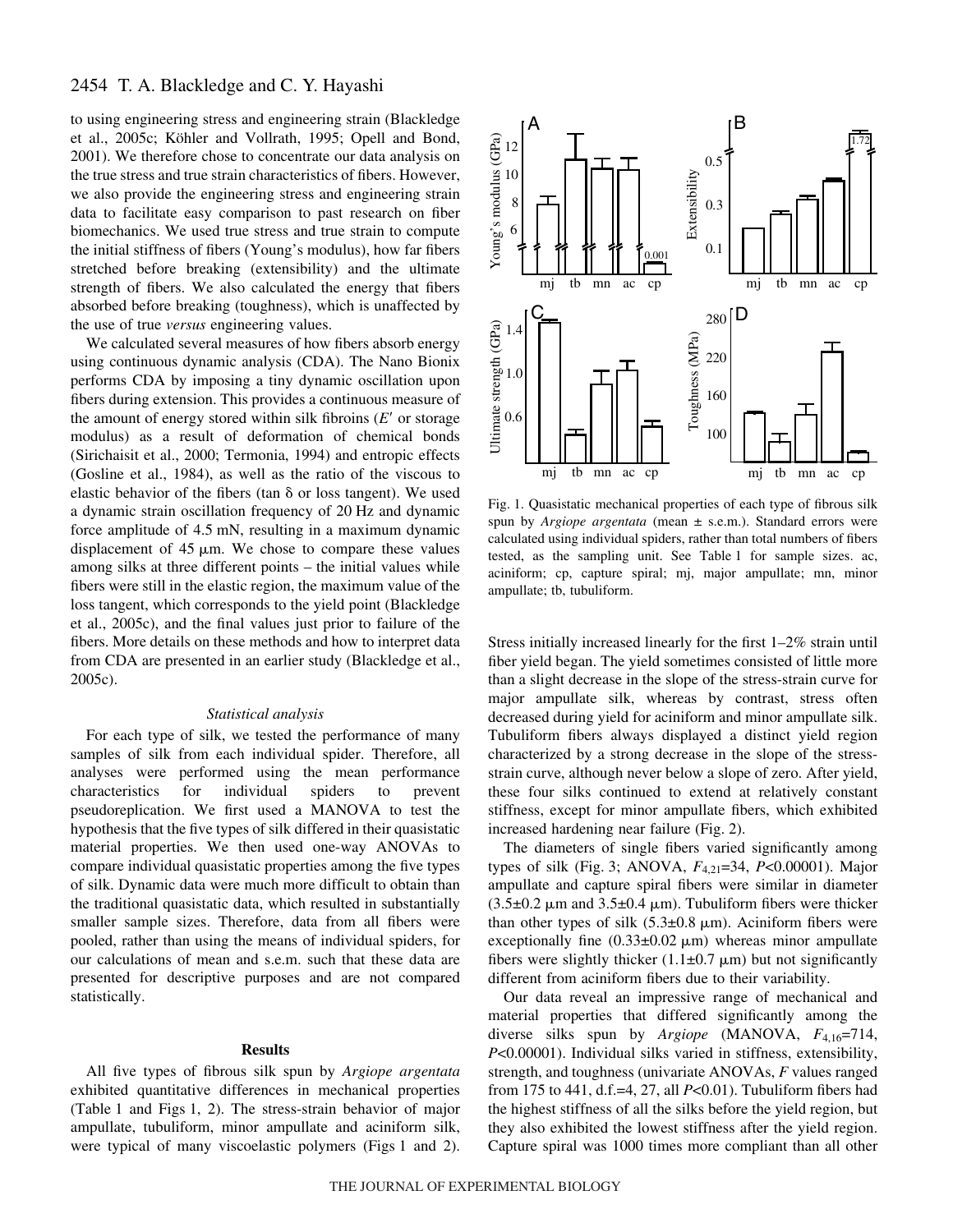|                                                                                                                                                                                                                                                                  |                                                           | True values                                           |                                                                                                                                                                                                                                                                                                                                                                                                                        | Engineering values                                                    |                                                   |                                         |                                                                                 |
|------------------------------------------------------------------------------------------------------------------------------------------------------------------------------------------------------------------------------------------------------------------|-----------------------------------------------------------|-------------------------------------------------------|------------------------------------------------------------------------------------------------------------------------------------------------------------------------------------------------------------------------------------------------------------------------------------------------------------------------------------------------------------------------------------------------------------------------|-----------------------------------------------------------------------|---------------------------------------------------|-----------------------------------------|---------------------------------------------------------------------------------|
|                                                                                                                                                                                                                                                                  | Young's modulus<br>(GPa)                                  | Ultimate strength<br>(MPa)                            | Extensibility<br>(mm/mm)                                                                                                                                                                                                                                                                                                                                                                                               | Ultimate strength<br>(MPa)                                            | Extensibility<br>(mm/mm)                          | Toughness<br>$(\text{J cm}^{-3})$       | Source                                                                          |
| Major ampullate $(N=5, n=135)$<br>Araneus sericatus $(n=15)$                                                                                                                                                                                                     | $8.0 + 0.8$<br>$8.6 +$                                    | 1495±65<br>$-1088$                                    | $0.205 + 0.005$<br>$0.22 + -$                                                                                                                                                                                                                                                                                                                                                                                          | $217 + 56$<br>$710+$                                                  | $0.228 + 0.007$<br>$0.24 + -$                     | $136 + 7$<br>$106 + -$                  | (Denny, 1976)<br>This study                                                     |
| Araneus gemmoides $(n=10)$<br>Araneus diadematus $(n=6)$                                                                                                                                                                                                         | $1.2 \pm 0.2$                                             | 4700±500<br>$154 \pm 14$                              | $0.33 \pm 0.02$<br>$0.23 + 0.05$                                                                                                                                                                                                                                                                                                                                                                                       | 824±10                                                                | $0.40 \pm 0.03$                                   | $194 + -$                               | (Köhler and Vollrath, 1995)<br>(Staufter et al., 1994)                          |
| Argiope trifasciata (n=28)                                                                                                                                                                                                                                       | $6.9 + 0.4$                                               | $\overline{\phantom{a}}$                              | $\overline{\phantom{a}}$                                                                                                                                                                                                                                                                                                                                                                                               | $600 + 50$                                                            | $0.30 + 0.02$                                     | $00 + 10$                               | (Pérez-Rigueiro et al., 2001)                                                   |
| Araneus diadematus $(n \sim 400)$<br>Araneus gemmoides $(n=10)$<br>Tubuliform $(N=4, n=29)$                                                                                                                                                                      | $8.7 + 0.1$<br>$11.6 \pm 2.1$                             | 2300±200<br>476±90<br>$\overline{\phantom{a}}$        | $0.2857 \pm 0.015$<br>$0.19 + 0.02$<br>$\overline{\phantom{a}}$                                                                                                                                                                                                                                                                                                                                                        | $360 + 70$<br>$270 + 3$                                               | $0.337 + 0.019$<br>$0.32 + 0.01$                  | $95 \pm 17$<br>$\overline{\phantom{a}}$ | $(Van$ Nimmen et al., $2005)$<br>(Stauffer et al., 1994)<br>This study          |
| Araneus gemmoides $(n=10)$<br>Araneus diadematus $(n=55)$<br>Minor ampullate $(N=8, n=51)$<br>Argiope trifasciata $(n=11)$                                                                                                                                       | $8.9 + 0.5$<br>$10.6 \pm 1.2$<br>$\overline{\phantom{a}}$ | 1400±100<br>$923 \pm 154$<br>$\overline{\phantom{a}}$ | $0.330 \pm 0.033$<br>$0.22 + 0.07$<br>$\begin{array}{c} \rule{0pt}{2.5ex} \rule{0pt}{2.5ex} \rule{0pt}{2.5ex} \rule{0pt}{2.5ex} \rule{0pt}{2.5ex} \rule{0pt}{2.5ex} \rule{0pt}{2.5ex} \rule{0pt}{2.5ex} \rule{0pt}{2.5ex} \rule{0pt}{2.5ex} \rule{0pt}{2.5ex} \rule{0pt}{2.5ex} \rule{0pt}{2.5ex} \rule{0pt}{2.5ex} \rule{0pt}{2.5ex} \rule{0pt}{2.5ex} \rule{0pt}{2.5ex} \rule{0pt}{2.5ex} \rule{0pt}{2.5ex} \rule{0$ | $669 \pm 113$<br>483±34<br>$\overline{1}$<br>$\overline{\phantom{a}}$ | $0.401 + 0.047$<br>$0.556 \pm 0.04$<br>$0.34 + -$ | $150 \pm 12$<br>$37 + 22$               | (Hayashi et al., 2004)<br>(Stauffer et al., 1994)<br>(Vork, 1977)<br>This study |
| Argiope trifasciata (n=10)<br>Aciniform $(N=6, n=28)$                                                                                                                                                                                                            | $10.4 \pm 1.4$<br>$9.8 \pm 1.1$                           | $1052 + 120$<br>İ                                     | $0.404 + 0.024$                                                                                                                                                                                                                                                                                                                                                                                                        | $687 + 56$<br>$636 \pm 78$                                            | $0.505 \pm 0.039$<br>$0.83 + 0.06$                | $376 + 39$<br>$230 + 31$                | Hayashi et al., 2004)<br>This study                                             |
| Araneus diadematus $(n=6)$<br>Araneus sericatus $(n=41)$<br>Capture spiral $(N=5, n=87)$                                                                                                                                                                         | $0.001 + 0.0001$                                          | 1338+80<br>$1270+45$<br>534±40                        | $1.75 \pm 0.15$<br>$1.72 \pm 0.05$<br>$19+0.05$                                                                                                                                                                                                                                                                                                                                                                        | $296 \pm 10$<br>$233 \pm 14$<br>$95 + 9$                              | $4.65 + 0.26$<br>$4.75 \pm 0.16$<br>$3.29 + 0.32$ | $283 \pm 18$<br>$75 + 6$<br>150±9       | (Köhler and Vollrath, 1995)<br>Denny, 1976)<br>This study                       |
| All values are means ± s.e.m. For data from this study, s.e.m. was calculated using individual spiders (N) as the sampling unit, while values from most of the other studies utilized the<br>total number of fibers tested $(n)$ . $-$ , data were not obtained. |                                                           |                                                       |                                                                                                                                                                                                                                                                                                                                                                                                                        |                                                                       |                                                   |                                         |                                                                                 |

| ī                       |
|-------------------------|
|                         |
|                         |
| ï                       |
|                         |
|                         |
|                         |
|                         |
|                         |
|                         |
|                         |
|                         |
| J                       |
|                         |
|                         |
|                         |
|                         |
|                         |
|                         |
|                         |
|                         |
|                         |
|                         |
|                         |
|                         |
|                         |
|                         |
|                         |
|                         |
|                         |
|                         |
|                         |
|                         |
|                         |
|                         |
|                         |
|                         |
|                         |
|                         |
|                         |
|                         |
|                         |
|                         |
|                         |
| I                       |
|                         |
|                         |
|                         |
|                         |
|                         |
|                         |
|                         |
|                         |
|                         |
| i                       |
| i                       |
|                         |
|                         |
|                         |
| ł                       |
|                         |
| Í                       |
| $\frac{1}{2}$<br>1<br>F |

Lab

*Spider silk toolkits* 2455

silks (Tukey's Honest Significant Differences *post-hoc* comparison *P*<0.01). Capture spiral was also the most extensible silk (Tukey's Honest Significant Differences *post-hoc* comparison *P*<0.0005); stretching to a true stain of more than 1.0 before it gradually stiffened and finally broke at roughly 450% of its original length. Major ampullate silk was, by far, the strongest silk with an ultimate strength of 1.5 GPa (Tukey's Honest Significant Differences *post-hoc* comparison *P*<0.05). However, major ampullate silk was also less extensible than all other fibers except for tubuliform silk (Tukey's Honest Significant Differences *post-hoc* comparison *P*<0.01). Finally, aciniform silk was approximately 2–3 times as tough as other silks (Table 1 and Fig. 1; Tukey's Honest Significant Differences *post-hoc* comparison *P*<0.01).

There were striking similarities in the qualitative dynamic behavior of the four types of dry silk, but there were also substantial quantitative differences (Figs 4 and 5). Loss tangent (tan ) was initially low and constant for the first 1% of strain and then increased to a maximum around fiber yield before decreasing gradually until failure. Storage modulus ( *E* ) was initially constant or decreased slightly through yield before increasing linearly until failure. Tubuliform silk was distinct from other fibers in its relatively small increase in storage modulus during extension and by its nearly constant loss tangent after yield. Tubuliform fibers also had a much lower loss tangent than other silks throughout the elastic and yield regions (Table 2, Fig. 5).

The dynamic behavior of capture spiral silk differed from that of the dry silks. Storage modulus was near zero until capture spiral fibers were extended at least 100% and began to stiffen. Storage modulus then gradually increased until failure, but still reached only half that of dry silks, with the exception of tubuliform fibers (Figs 4,5). By contrast to dry silks, the slope of storage modulus continued to increase until failure. Because of its extremely low loss modulus, we could only obtain data on the loss tangent of capture spiral near failure. However, the loss tangent of capture spiral at failure was similar to that of major ampullate silk.

## **Discussion**

Each of the five fibrous silks spun by *Argiope argentata* had a distinct suite of mechanical properties (Figs 1–5). Comparing the four dry silks (aciniform, major ampullate minor

 $\omega$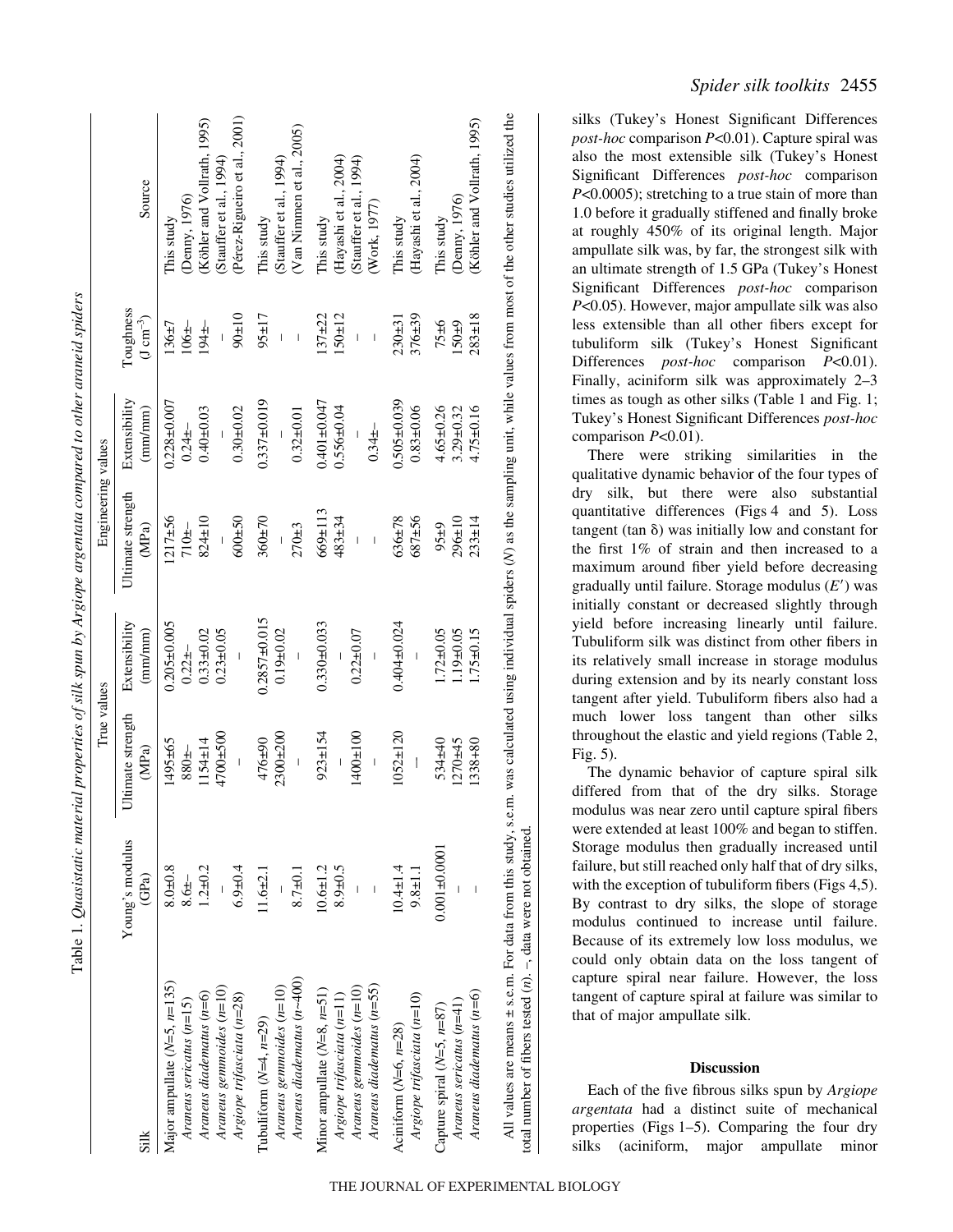

Fig. 2. Typical stress–strain curves for each of the five fibrous silks spun by *Argiope argentata*. Five tests are shown for each silk. Note the difference in the magnitude of the  $x$  axis for most types of silk (A–D) relative to capture spiral silk (E).

ampullate and tubuliform), major ampullate silk was the least stiff and least extensible whereas aciniform silk was the most extensible; major ampullate silk was the strongest, whereas tubuliform silk was the weakest; and finally, tubuliform silk had the lowest toughness whereas aciniform fibers had the highest toughness. The only wet silk, capture spiral, was three orders of magnitude more compliant and one order of magnitude stretchier than the dry silks. The dynamic properties of the four dry silks were qualitatively similar to one another (Fig. 5), and to major ampullate silk from the western black widow *Latrodectus hesperus* Chamberlin and Ivie 1935 (Blackledge et al., 2005c). By contrast to the dynamic behavior of the four dry silks, capture spiral silk had an extremely low storage modulus that rapidly increased as the fiber stiffened just prior to failure (Fig.  $5$ ).

In general, our mechanical data agree with the results of previous research on silks spun by other species of orb-weaving spiders (Table 1). Exceptions are the analyses of silks from *Araneus gemmoides* Chamberlin and Ivie 1935 and *Nephila clavipes* L. 1767 (Stauffer et al., 1994). Stauffer et al. found much greater tensile strength for major ampullate, minor ampullate and tubuliform silk than our values, as well as much lower extensibilities for minor ampullate and tubuliform silk.



Fig. 3. Diameters of single fibers (mean  $\pm$  s.e.m.) for each of the different types of silks spun by *Argiope argentata*. Standard errors were calculated using individual spiders, rather than total numbers of fibers tested, as the sampling unit. See Table 1 for sample sizes. ac, aciniform; cp, capture spiral; mj, major ampullate; mn, minor ampullate; tb, tubuliform.



Fig. 4. Dynamic mechanical properties of each type of fibrous silk spun by *Argiope argentata* (mean ± s.e.m.). For these data only, s.e.m. was calculated using the total number of fibers tested as the sampling unit, rather than individual spiders. Properties for capture spiral were measurable only at high strain. See Table 2 for sample sizes.  $E'$ , storage modulus; tan  $\delta$ , loss tangent; ac, aciniform; cp, capture spiral; mj, major ampullate; mn, minor ampullate; tb, tubuliform.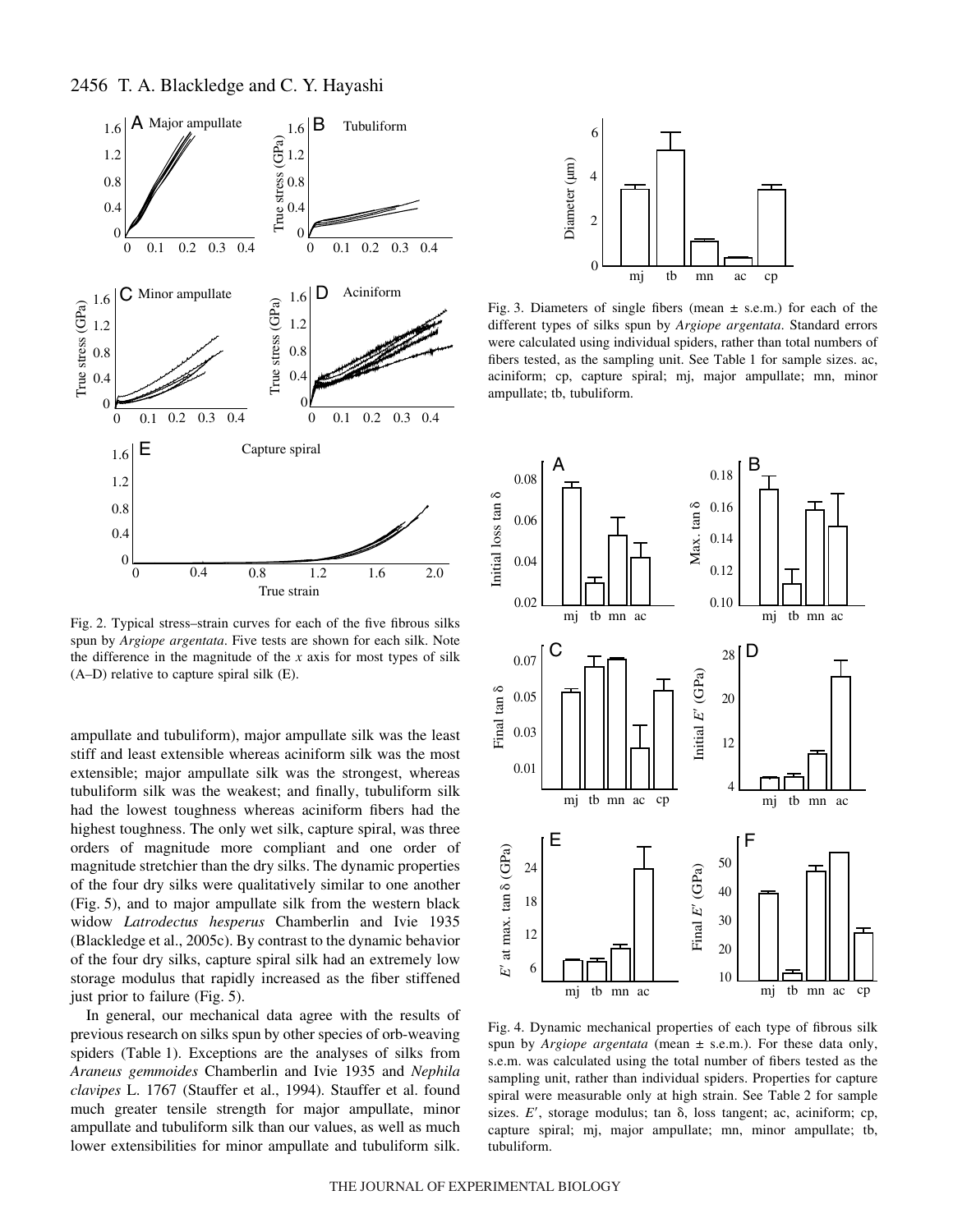|                                 |                   | Loss tangent      |                   |               | Storage modulus (GPa) |                |                           |
|---------------------------------|-------------------|-------------------|-------------------|---------------|-----------------------|----------------|---------------------------|
|                                 | Initial           | Max               | Final             | Initial       | At max. loss tan      | Final          | Source                    |
| Major ampullate $(N=4, n=27)$   | $0.077 \pm 0.003$ | $0.172 \pm 0.009$ | $0.054 \pm 0.002$ | $6.2 \pm 0.3$ | $7.8 + 0.2$           | $40.4 \pm 0.9$ | This study                |
| Latrodectus hesperus $(n=12)$   | $0.063 \pm 0.007$ | 0.040009          | $0.075 \pm 0.003$ | $8.7 \pm 1.1$ | $0.6 + 0.8$           | $17.6 \pm 3.3$ | Blackledge et al., 2005c) |
| $\Gamma$ ubuliform $(N=1, n=6)$ | $0.031 \pm 0.003$ | $0.113 \pm 0.010$ | $0.068 + 0.006$   | $6.5 + 0.5$   | $7.5 \pm 0.7$         | $12.8 \pm 1.0$ | This study                |
| Minor ampullate $(N=2, n=6)$    | $0.054 \pm 0.009$ | $0.160 \pm 0.005$ | $0.072 \pm 0.001$ | $0.5 + 0.6$   | $0.0 + 0.8$           | 48.0±2.2       | This study                |
| Aciniform $(N=1, n=2)$          | $0.043 \pm 0.007$ | $0.149 \pm 0.021$ | $0.023 \pm 0.013$ | $4.6 + 3.0$   | $24.4 + 4.1$          | 54.7±0.0       | This study                |
| Capture spiral $(N=1, n=6)$     |                   | I                 | $0.057\pm0.011$   |               |                       | $24.5 \pm 1.8$ | This study                |

All silks are from Argiope argentata, except major ampullate silk from Latrodectus hesperus. All silks are from *Argiope argentata*, except major ampullate silk from *Latrodectus hesperus*. not obtained. not obtained.

Although these differences may represent real variation among species, disparities between our methodologies provide possible alternative explanations. Stauffer et al. extended fibers six times slower than we did, although slower strain rates typically increase, rather than decrease, extensibility (e.g. Cunniff et al., 1994). We used polarized light microscopy to compute diameters from nine measurements averaged for every fiber tested (Blackledge et al., 2005a). By contrast, Stauffer et al. estimated diameters of fiber bundles using density and mass or sometimes using microprojection of exemplar fibers and choosing the smallest measurement, which could increase calculation of tensile strength. However, even if we utilized our smallest diameter measurements for each fiber, our ultimate strength values would still not approach those of Stauffer et al. Instead, a combination of methodological differences may explain the dissimilarity of the Stauffer et al. results to the values that were found by a number of other researchers including us. For example, the 4-5 GPa ultimate strength that Stauffer et al. recorded for major ampullate silk is much higher than has been found in a range of studies by other researchers. By contrast, our value of 1.2 GPa is well within the 0.8–1.5 GPa range of engineering stress for ultimate strength that is typically reported for orbicularian major ampullate silk (Table 1) (Blackledge et al., 2005c; Gosline et al., 1994; Kitagawa and Kitayama, 1997; Madsen and Vollrath, 2000; Work, 1976).

Details of the silk collection method can affect the mechanical properties of silk fibers (Garrido et al., 2002; Madsen and Vollrath, 2000; Ortlepp and Gosline, 2004). However, even though we used several techniques to obtain the five types of silks in our study, differences in collection methods seem unlikely to account for most of the variation in mechanical performance. Consider that major and minor ampullate fibers were collected using identical forcible silking techniques but differed in every characteristic except toughness (Fig. 1). Additionally, aciniform and tubuliform fibers were both collected from natural sources (i.e. not forcibly silked) by teasing individual fibers out of large bundles or swaths of silk, yet both types of silk differed from one another in all characteristics except stiffness (Fig. 1).

The mechanical properties of silks are thought to be strongly affected by the internal organization of the molecules constituting these polymer fibers. A growing body of evidence suggests that each type of fiber is spun from a unique set of fibroins (e.g. Garb and Hayashi, 2005; Gatesy et al., 2001; Guerette et al., 1996; Hayashi et al., 2004; Hayashi and Lewis, 2000). The fibroin sequences may largely determine a specific molecular organization of each fiber (Gosline et al., 1999). If so, then the variation among the sequences of spider silk fibroins could account for much of the variation that we found in mechanical performance (Table 3). For instance, major ampullate and minor ampullate silk fibroins share many similarities in molecular elements, particularly both contain glycine- and alanine-rich motifs that form crystalline  $\beta$ -sheets (Table 3), whereas other silks either have much lower frequencies of these motifs or lack them entirely. The mechanical performance of major ampullate and minor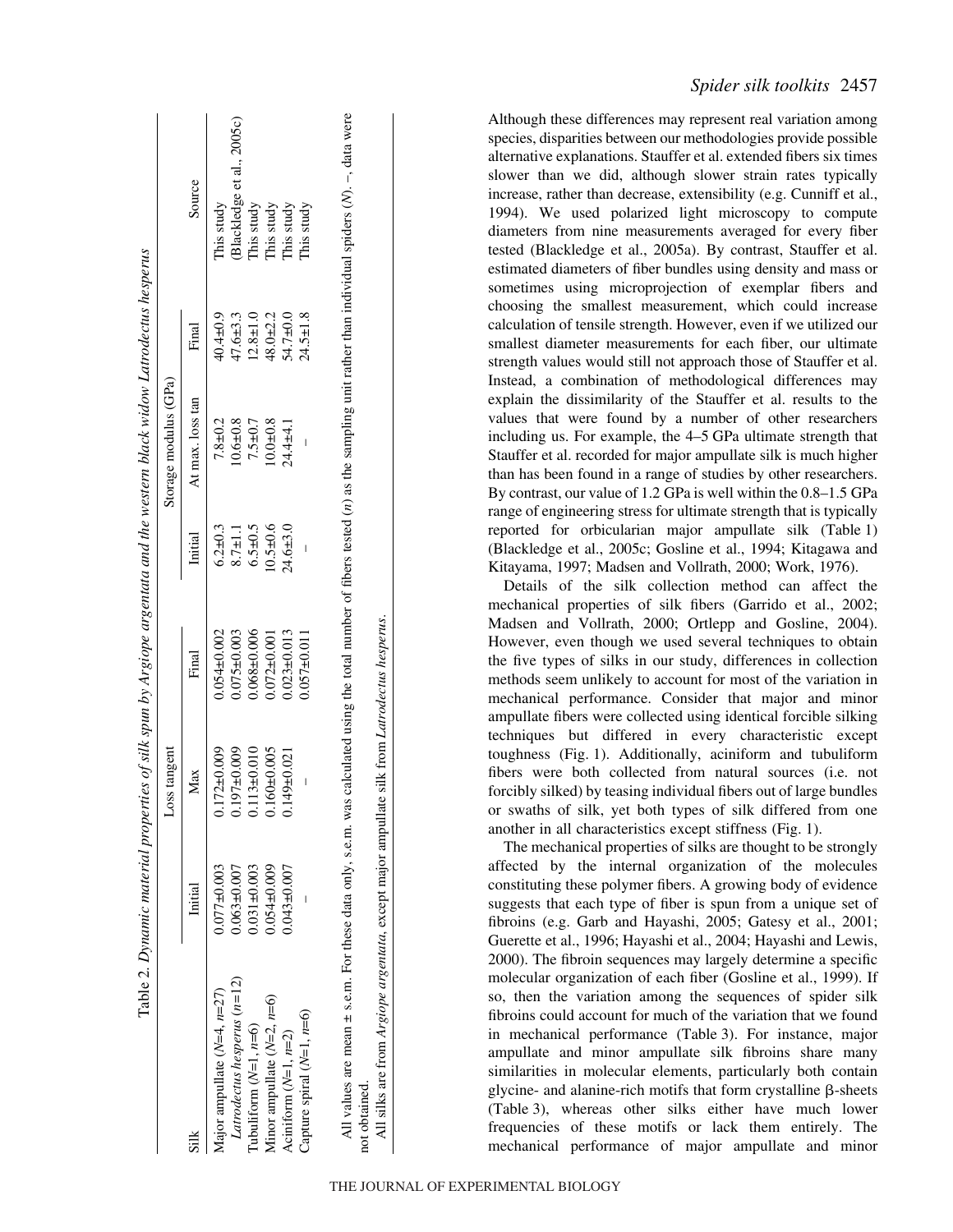2458 T. A. Blackledge and C. Y. Hayashi



Fig. 5. Exemplar dynamic mechanical curves for each of the five fibrous silks spun by *Argiope argentata*. Gray denotes the loss tangent (tan ) and black denotes the storage modulus (*E*). Loss tangent could not be measure effectively for capture spiral due to the extremely low magnitude of the loss modulus. Note the difference in the scale of the *x* axis for capture spiral (E) relative to other types of silk (A–D).

ampullate silk fibers are qualitatively more similar to one another than to other silks (Figs 2 and 5). The dynamic performance of these two silks is also similar to one another and is consistent with previously hypothesized molecular models of silk fibroins that contain large numbers of poly-Ala or Gly-Ala amino acid sequence motifs (Blackledge et al., 2005c). In particular, the rapid linear increase in the loss tangent during fiber yield is consistent with the breaking of hydrogen bonds within the amorphous regions of fibers, which facilitates viscous flow during yield (Termonia, 1994). The subsequent drop in loss tangent is probably caused by an increase in energy stored within fibers, as molecules within the amorphous regions become increasingly oriented during extension of the fibers. The greater strength and decreased extensibility of major ampullate silk relative to minor ampullate silk may be related to the higher prevalence of poly-Ala motifs in major ampullate fibers, because these motifs are hypothesized to form a particularly strong crystalline secondary/tertiary structure (Simmons et al., 1996).

The frequency of poly-Ala motifs in major ampullate silk has been associated with high tensile strength, therefore the long, uninterrupted runs of Gly-Pro-Gly-containing motifs in flagelliform fibroins may explain much of the extreme extensibility of the capture spiral. The arrays of linked Gly-Pro-Gly motifs in flagelliform silk are hypothesized to form successive  $\beta$ -turns that function as molecular springs (Becker et al., 2003; Hayashi and Lewis, 1998).

Similarly, the low storage moduli of capture spiral and tubuliform silk at failure are consistent with the finding, based on circular dichroism spectra, that these two silks have weaker intermolecular interactions than minor and major ampullate

fibroins (Dicko et al., 2004). Unlike other types of silk, aciniform and tubuliform fibroins are composed of very long, complex repeats instead of short, simple repeats of alanine and/or glycine rich motifs (Garb and Hayashi, 2005; Hayashi et al., 2004; Tian and Lewis, 2005). Currently there is little information available on the molecular structure of aciniform and tubuliform silks. However, our mechanical data suggest that aciniform and tubuliform silk fibers perform quite well in comparison to silks characterized by simple repeats. It is particularly interesting that tubuliform silk exhibits little postyield hardening as this suggests that the observed twisting in the crystalline fraction of tubuliform fibers (Barghout et al., 1999) reduces energy storage, resulting in little post-yield change in storage modulus. More important, our data demonstrate that high performance biomimetic silk fibers can be synthesized without being constrained to large proportions of poly-Ala, Gly-Ala, or Gly-Pro-Gly motifs.

The relationship between the material properties of different spider silks to ecological function has received little attention. The clearest links so far involve the two best-studied silks, major ampullate and capture spiral. Major ampullate silk provides a dry frame that supports the sticky capture spiral of orb webs (Gosline et al., 1999; Vollrath, 1999). The high tensile strength and toughness of major ampullate and capture spiral silks make them both well-suited to resist the kinetic energy of flying insect prey. However, major ampullate silk is stronger and stiffer, but far less extensible, than the capture spiral. The extremely high compliance and extensibility of capture spiral silk helps 'cradle' insects upon impact so that insects decelerate gradually and do not bounce out of webs. During this process, the kinetic energy of the insects is absorbed through low initial resilience of both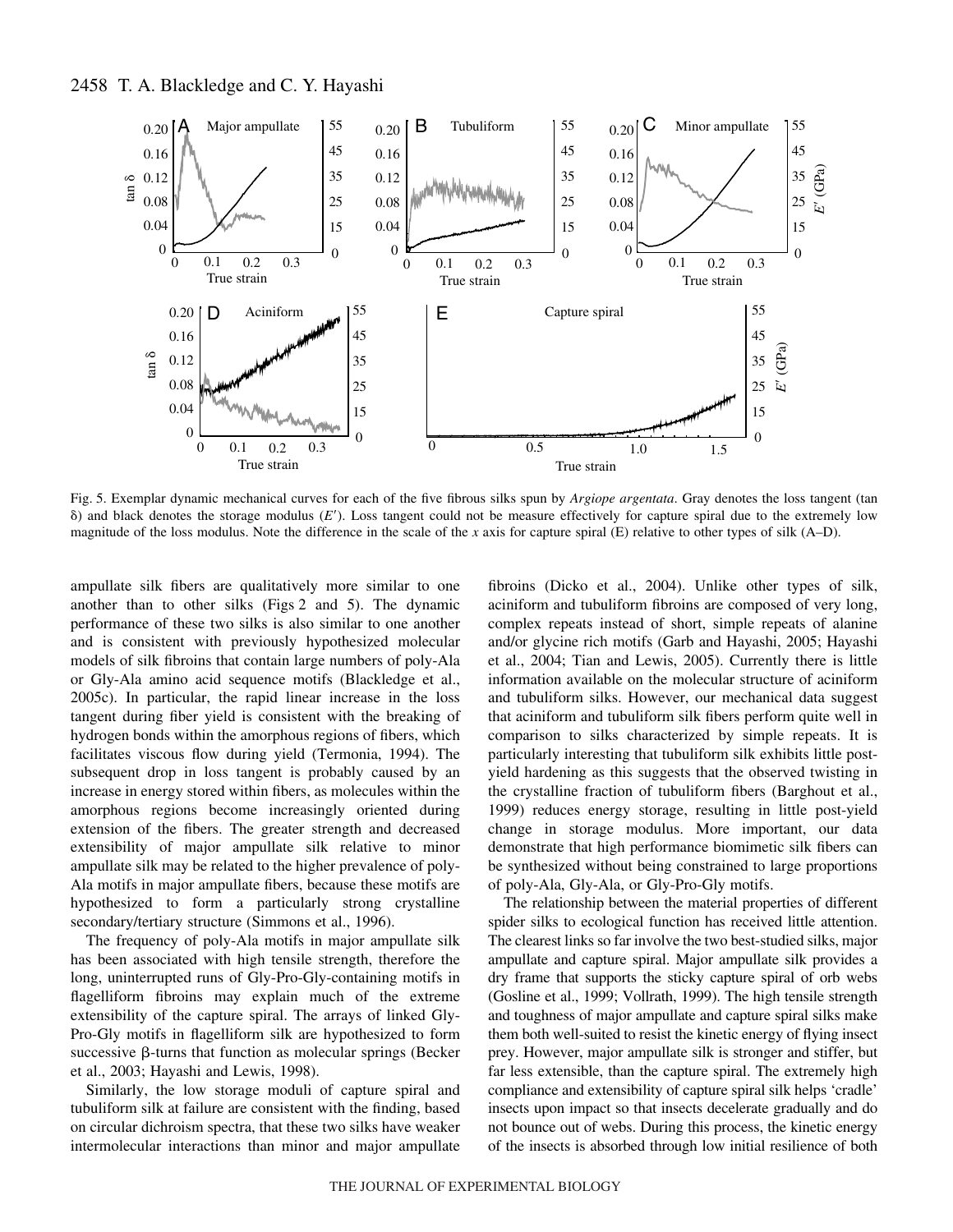| Silk            | Molecular elements                                                                                                                                                                                                                                                                              | Mechanical performance                                                                                                                                                                                                                                                                                                                                                                                                                                                                                                                                                      | Ecological function                                                      |
|-----------------|-------------------------------------------------------------------------------------------------------------------------------------------------------------------------------------------------------------------------------------------------------------------------------------------------|-----------------------------------------------------------------------------------------------------------------------------------------------------------------------------------------------------------------------------------------------------------------------------------------------------------------------------------------------------------------------------------------------------------------------------------------------------------------------------------------------------------------------------------------------------------------------------|--------------------------------------------------------------------------|
| Major ampullate | 2° structure: $\beta$ -sheet crystals oriented along fiber axis<br>short repeats<br>Composition: GA and poly(A) motifs,<br>embedded in amorphous matrix <sup>3,4</sup><br>of $GPGX_n$ motifs <sup>1,2</sup>                                                                                     | tangent, exhibits super contraction when wetted,<br>High tensile strength, low extensibility, high loss<br>higher hysteresis                                                                                                                                                                                                                                                                                                                                                                                                                                                | Draglines, primary dry structural elements of<br>most capture webs       |
| Tubuliform      | Composition: A and S rich, long and complex repeats<br>orientation embedded in amorphous matrix <sup>3,7,8,9</sup><br>2° structure: $\beta$ -sheets twist parallel to fiber<br>lacking in subrepeat motifs <sup>5,6</sup>                                                                       | High modulus, low strength, very little stiffening after<br>tangent is relatively constant after fiber yield, thick<br>fiber yield, consistently low storage modulus, loss<br>diameter                                                                                                                                                                                                                                                                                                                                                                                      | Inner flocculent silk of egg sacs                                        |
| Minor ampullate | 2° structure: $\beta$ -sheet crystals oriented along fiber axis<br>Composition: GA motifs lack poly(A) motifs <sup>1</sup><br>embedded in amorphous matrix <sup>9</sup>                                                                                                                         | High modulus and extensibility, moderate tensile<br>strength and toughness                                                                                                                                                                                                                                                                                                                                                                                                                                                                                                  | Temporary spiral of orb, sometimes added to<br>draglines                 |
| Aciniform       | Composition: G, A and S rich, long, complex repeats<br>lacking in subrepeat motifs <sup>10</sup><br>2° structure: uncharacterized                                                                                                                                                               | storage modulus, multi-strand sheet of fine fibers<br>High modulus, extensibility and toughness, high                                                                                                                                                                                                                                                                                                                                                                                                                                                                       | decorations, outer layer of egg sacs<br>Prey wrapping, stabilimentum web |
| Capture spiral  | coated with glycoprotenin glue, core fiber has long<br>molecular 'nanosprings', plasticized fiber <sup>12,13,14,15,</sup><br>Composition: core fiber (flagelliform silk gland)<br>2° structure: lacks $\beta$ -sheet, subrepeats fold into<br>repeats of GPGX <sub>n</sub> motifs <sup>11</sup> | Extremely extensible and resilient, highly compliant,<br>glue-coated wet fiber                                                                                                                                                                                                                                                                                                                                                                                                                                                                                              | Sticky spiral of ecribellate orb webs                                    |
|                 | Amino acids are indicated by one-letter abbreviations: A,<br>2004), <sup>11</sup> (Hayashi and Lewis, 2000), <sup>12</sup> (Gosline et al., 1984),                                                                                                                                              | alanine; G, glycine; P, proline; S, serine; X, glycine or other amino acid. <sup>1</sup> (Gatesy et al., 2001), <sup>2</sup> (Xu and Lewis, 1990),<br><sup>3</sup> (Parkhe et al., 1997), <sup>4</sup> (Thiel et al., 1997), <sup>5</sup> (Garb and Hayashi, 2005), <sup>6</sup> (Tian and Lewis, 2005), 7(Barghout et al., 2001), <sup>8</sup> (Barghout et al., 1999), <sup>9</sup> (Dicko et al., 2004), <sup>10</sup> (Hayashi et al.,<br><sup>13</sup> (Hayashi and Lewis, 1998), <sup>14</sup> (Hayashi and Lewis, 2001), <sup>15</sup> (Vollrath and Edmonds, 1989). |                                                                          |

Table·3. *Hypothesized relationships between molecular structure, mechanical performance, and ecological use of silks spun by Argiope argentata*   $\mathcal{L}$  and  $\mathcal{L}$ É

capture spiral and major ampullate silk (Denny, 1976), coupled with aerodynamic dampening as the capture spiral stretches (Lin et al., 1995). The important role of the mechanical properties of these two silks for prey capture is also supported by the fact that both silks exhibit substantial evolutionary change in mechanical performance associated with differences among species of spiders in the architectures of orb webs (Craig, 1987; Opell and Bond, 2000; Opell and Bond, 2001). This suggests that the mechanical performance of these two silks may be 'finetuned' by the demands placed upon them by webs spun in different habitats or that capture different types of insect prey. However, major ampullate silk is used for a variety of other functions (Table 3), besides spinning orb webs, and phylogenetic evidence suggests that many of its high performance characteristics evolved prior to the origin of aerial orb webs (Swanson et al., 2006).

By contrast to prey-catching orb webs, the egg sacs of spiders function primarily as physical barriers to predators and the elements (Hieber, 1992a; Hieber, 1992b). Thus, the fibers need to be relatively stiff and strong to prevent eggs from being crushed (i.e. resist pressure), but do not necessarily need to be tough (i.e. absorb kinetic energy). These functional differences are reflected in our data where tubuliform silk has a relatively high initial modulus but stiffens little after the yield point (Fig. 2). To date, most spider silks characterized exhibit a strong capacity to store energy as they are strained post-yield so that the largely viscous post-yield behavior of tubuliform fibers is unusual (Fig. 5). One possible explanation is that tubuliform silk primarily functions to provide physical protection to eggs from parasites and predators. Any selection for physical performance under these circumstances would probably come from resisting pressure applied to egg sacs, which could result in the displacement of fibers within the flocculent silk next to the eggs. The largely viscous post-yield behavior of tubuliform fibers may prevent these fibers from recovering elastically after some traumatic deformation of the egg sac, which would prevent movement of the fibers themselves during elastic recovery acting as a second source of damage to eggs. Tubuliform fibers are also more irregular in cross-section than other silks, with small knobs and grooves on their surface (Fig. 6). Similar sculpturing has been found in the tubuliform silk of the related orb-weaver *Zygiella x-notata* (Gheysens et al., 2005), suggesting that it is a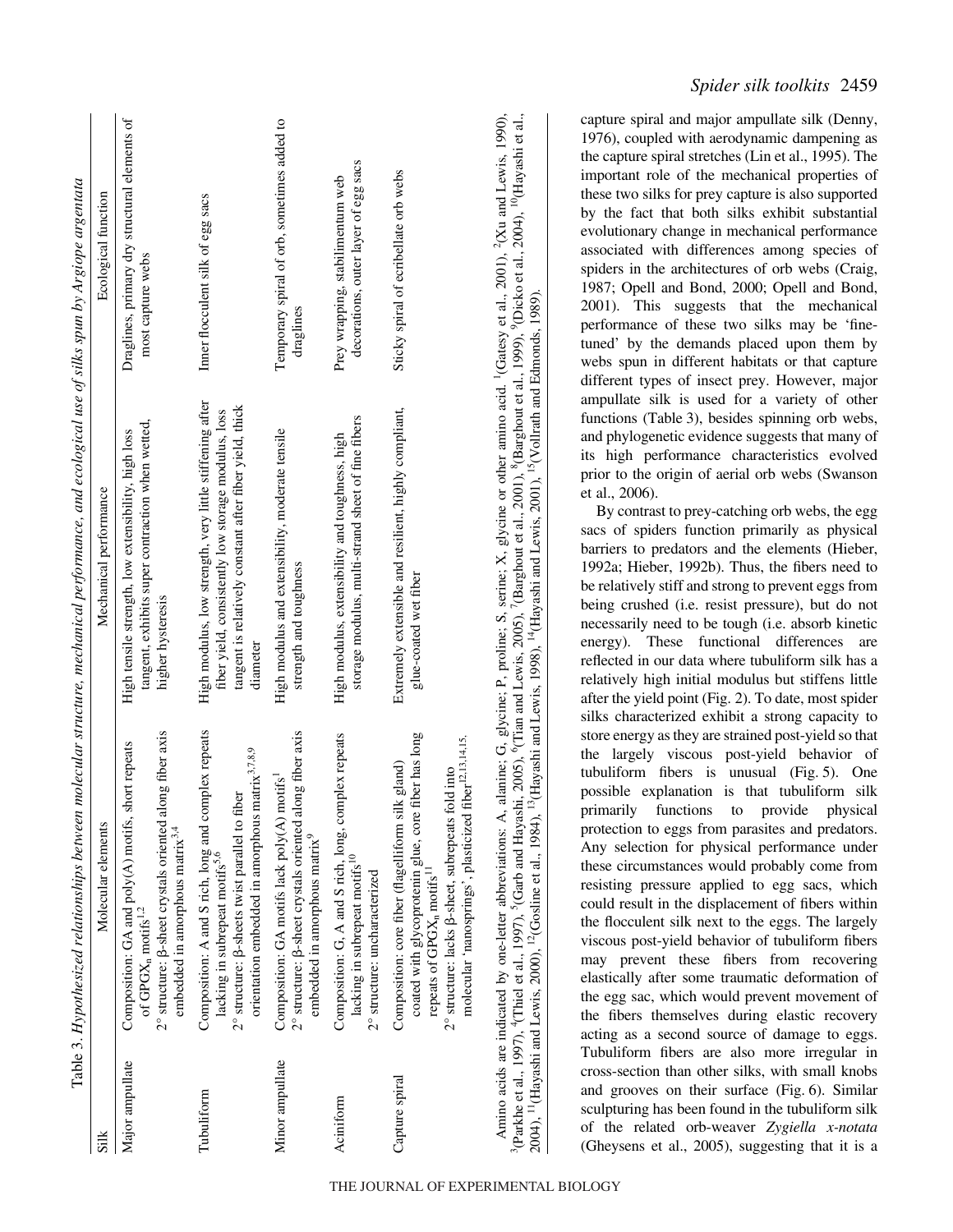

Fig. 6. Scanning electron microscope image of a fiber of tubuliform silk exhibiting characteristic grooves and nodules on its exterior. Bar,  $5 \mu m$ .

common feature of this type of silk. It may even indicate a fibrillar substructure within the fibers. These irregular features probably increase the second moment of area of fibers thereby functioning to increase flexural stiffness of the fibers, much as steel I-beams resist bending better than steel rods.

Aciniform silk is remarkable, even among other spider silks, which already rank among the toughest fibers known, for its extreme toughness  $(Fig. 1)$ . This is due in large part to the greater extensibility of aciniform fibers relative to other dry silks. This high toughness had been previously identified for the related species *Argiope trifasciata* (Forskal 1775) (Hayashi et al., 2004), and may play an important role in the function of this silk to swath struggling insect prey.

In summary, our study quantifies the mechanical and material properties of the fibrous silks spun by *Argiope argentata*. As a whole, the silks possess extraordinary properties, but are also strikingly diverse. These silks provide orb-weaving spiders with diverse toolkits of fibers that seem fine-tuned for particular ecological functions. This variety is reflected in not just the distinctive mechanical properties of each silk, but also in the underlying molecular structures and amino acid sequences of the fibroins. Precise characterization of all the fibers spun by a single species provides insight into the unique ways that orb weaving spiders can interact with their environment. Furthermore, the rich specializations that have evolved among the different silks spun by *Argiope* can be exploited to customize the mechanical properties of recombinant silks.

### **List of symbols**

- *A* cross-sectional area of fibers
- *E'* storage modulus
- *F* force
- *L* instantaneous fiber length
- *L*<sup>o</sup> fiber gage length
- $\epsilon_t$  true strain
- $\sigma_t$  true stress

We thank Joy Sarkar for assistance. Awards DAAD19-02- 1-0107 and DAAD19-02-1-0358 from the US Army Research Office supported this project. We are also grateful to two anonymous reviewers who supplied helpful suggestions that improved this manuscript.

### **References**

- **Arcidiacono, S., Mello, C., Kaplan, D., Cheley, S. and Bayley, H.** (1998). Purification and characterization of recombinant spider silk expressed in *Escherichia coli*. *Appl. Microbiol. Biotechnol.* **49**, 31-38.
- **Barghout, J. Y. J., Thiel, B. L. and Viney, C.** (1999). Spider (*Araneus diadematus*) cocoon silk: a case of non-periodic lattice crystals with a twist? *Int. J. Biol. Macromol.* **24**, 211-217.
- **Barghout, J. Y. J., Czernuszka, J. T. and Viney, C.** (2001). Multiaxial anisotropy of spider (*Araneus diadematus*) cocoon silk fibres. *Polymer* **42**, 5797-5800.
- **Becker, N., Oroudjev, E., Mutz, S., Cleveland, J. P., Hansma, P. K., Hayashi, C. Y., Makarov, D. E. and Hansma, H. G.** (2003). Molecular nanosprings in spider capture-silk threads. *Nat. Mat.* **2**, 278-283.
- **Blackledge, T. A., Coddington, J. A. and Gillespie, R. G.** (2003). Are threedimensional spider webs defensive adaptations? *Ecol. Lett.* **6**, 13-18.
- **Blackledge, T. A. and Gillespie, R. G.** (2004). Convergent evolution of behavior in an adaptive radiation of Hawaiian web-building spiders. *Proc. Natl. Acad. Sci. USA* **101**, 16228-16233.
- **Blackledge, T. A., Cardullo, R. A. and Hayashi, C. Y.** (2005a). Polarized light microscopy, variability in spider silk diameters, and the mechanical characterization of spider silk. *Invertebr. Biol.* **124**, 165-173.
- **Blackledge, T. A., Summers, A. P. and Hayashi, C. Y.** (2005b). Gumfooted lines in black widow cobwebs and the mechanical properties of spider capture silk. *Zoology* **108**, 41-46.
- **Blackledge, T. A., Swindeman, J. E. and Hayashi, C. Y.** (2005c). Quasistatic and continuous dynamic characterization of the mechanical properties of silk from the cobweb of the black widow spider *Latrodectus hesperus*. *J. Exp. Biol.* **208**, 1937-1949.
- **Craig, C. L.** (1987). The ecological and evolutionary interdependence between web architecture and web silk spun by orb web weaving spiders. *Biol. J. Linn. Soc. Lond.* **30**, 135-162.
- **Craig, C. L.** (2003). *Spider Webs And Silk: Tracing Evolution from Molecules to Genes to Phenotypes*. New York: Oxford University Press.
- **Cunniff, P. M., Fossey, S. A., Auerbach, M. A. and Song, J. W.** (1994). Mechanical properties of major ampulate gland silk fibers extracted from *Nephila clavipes* spiders. In *Silk Polymers*. Vol. 544 (ed. D. Kaplan, W. W. Adams, B. Farmer and C. Viney), pp. 234-251. Washington, DC: American Chemical Society.
- **Denny, M.** (1976). Physical properties of spider silks and their role in design of orb-webs. *J. Exp. Biol.* **65**, 483-506.
- **Dicko, C., Knight, D., Kenney, J. M. and Vollrath, F.** (2004). Secondary structures and conformational changes in flagelliform, cylindrical, major, and minor ampullate silk proteins. Temperature and concentration effects. *Biomacromolecules* **5**, 2105-2115.
- **Dunaway, D. L., Thiel, B. L., Srinivasan, S. G. and Viney, C.** (1995). Characterizing the cross-sectional geometry of thin, noncylindrical, twisted fibers (spider silk). *J. Mat. Sci.* **30**, 4161-4170.

**Foelix, R. F.** (1996). *Biology of Spiders.* New York: Oxford University Press.

- **Foo, C. W. P. and Kaplan, D. L.** (2002). Genetic engineering of fibrous proteins: spider dragline silk and collagen. *Adv. Drug Deliv. Rev.* **54**, 1131- 1143.
- **Garb, J. E. and Hayashi, C. Y.** (2005). Modular evolution of egg case silk genes across orb-weaving spider superfamilies. *Proc. Natl. Acad. Sci. USA* **102**, 11379-11384.
- **Garrido, M. A., Elices, M., Viney, C. and Pérez-Rigueiro, J.** (2002). Active control of spider silk strength: comparison of drag line spun on vertical and horizontal surfaces. *Polymer* **43**, 1537-1540.
- **Gatesy, J., Hayashi, C., Motriuk, D., Woods, J. and Lewis, R.** (2001). Extreme diversity, conservation, and convergence of spider silk fibroin sequences. *Science* **291**, 2603-2605.
- **Gheysens, T., Beladjal, L., Gellynck, K., Van Nimmen, E., Van Langenhove, L. and Mertens, J.** (2005). Egg sac structure of *Zygiella xnotata* (Arachnida, Araneidae). *J. Arachnol.* **33**, 549-557.
- **Gosline, J. M., Denny, M. W. and Demont, M. E.** (1984). Spider silk as rubber. *Nature* **309**, 551-552.